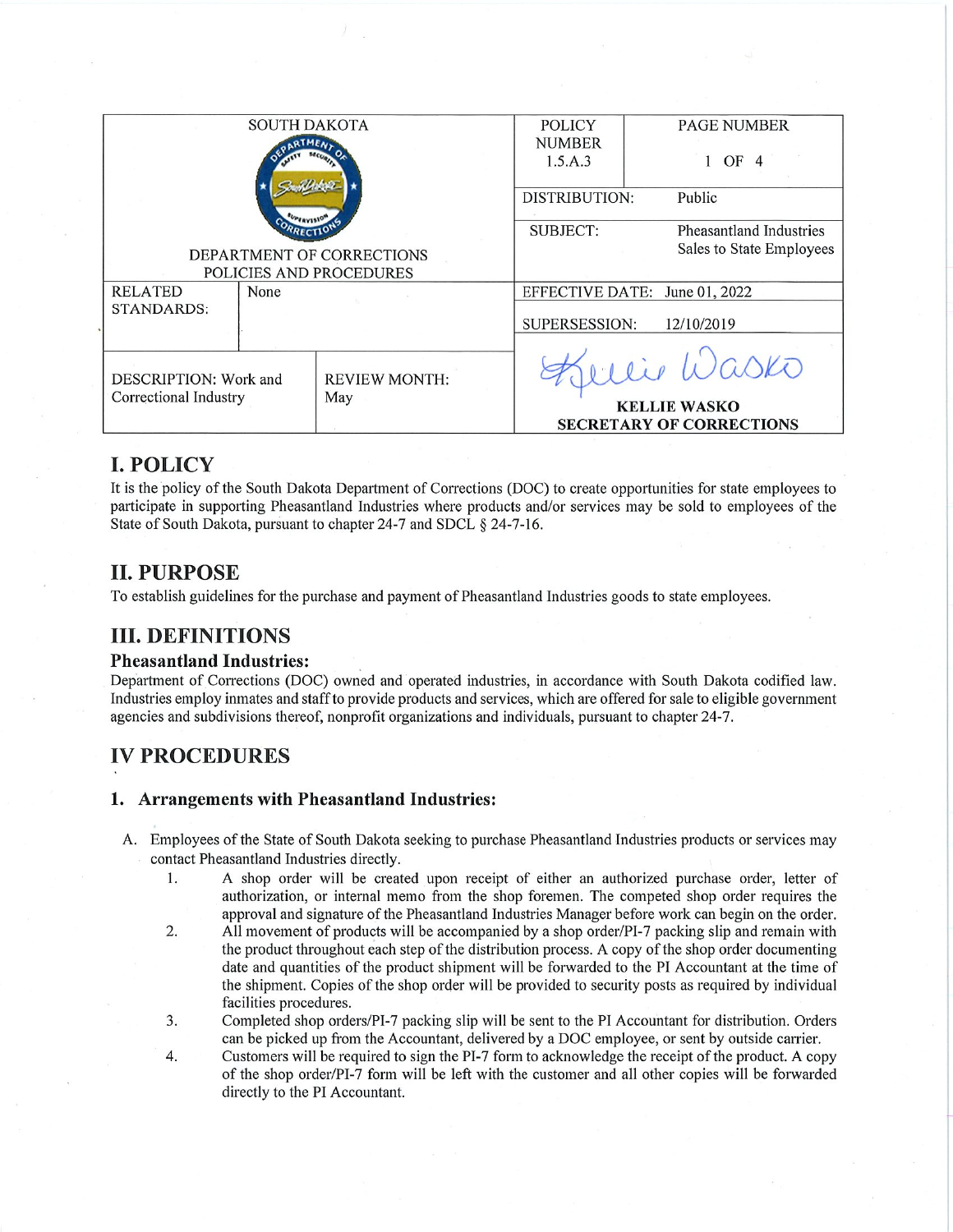| SUBJECT                                               | $\cup$ POLICV<br>ж | of 4<br>Page             |
|-------------------------------------------------------|--------------------|--------------------------|
| Pheasantland<br>I Industries Sales to State Employees | Δ<br>. . <i>.</i>  | Effective:<br>06/01/2022 |
|                                                       |                    |                          |

- A. Employees of the State of South Dakota purchasing goods or services from Pheasantland Industries must sign a *State Employee Statement For Purchase* form (See Attachment 1). The form shall include the following:
	- 1. Acknowledgement the service/product is intended for the original purchaser (a state employee) of the product or service and is not requested on the behalf of another person (non-state employee) or entity.
		- a. Employees may not re-sell products or services purchased directly from Pheasantland Industries to another person or entity for a period of twelve (12) months from the date the product or service was received/transferred by sale to the employee.
- B. The Pheasantland Industries Manager will retain the original *State Employee Statement For Purchase* (See Attachment 1) in office for one (1) year from the date the agreement is signed by the state employee. Statements may be transferred to storage for three (3) years and destroyed after four (4) years after the date the statement was signed by the employee.

### **2. Payment for Products and/or Services:**

- A. Certain products and services may be required to be paid for in advance, full or in part, based on the predetermined quote approved by the Pheasantland Industries Manager.
- B. Products not picked up at the facility may be shipped for additional costs and fees. Arrangements to pick up the product must be made directly with Pheasantland Industries.
- C. Products and services produced at the request of an employee will not detract from or adversely delay governmental work orders for products or services.
- D. Employees will be offered products and/or services from Pheasantland Industries at the same price and rate offered to other customers.

### **3. Inappropriate Business Dealings:**

- A. Inappropriate business dealings or conflict of interest between a state employee and Pheasantland Industries will be reported to DOC Administration by the Pheasantland Industries Manager.
- B. Employees of the DOC may purchase Pheasantland Industries products or services in accordance with approved Pheasantland Industries procedures, consistent with this policy and DOC policy 1.1.C.1 *Staff Code of Ethics*.

## **V. RESPONSIBILITY**

It is the responsibility of the Pheasantland Industries Manager to implement and maintain this policy.

# **VI. AUTHORITY**

A. SDCL § 24-7-16.

## **VII. HISTORY**

March 2022 December 2019 December 2018 December 2017 December 2016 December 2015 December 2014 November 2013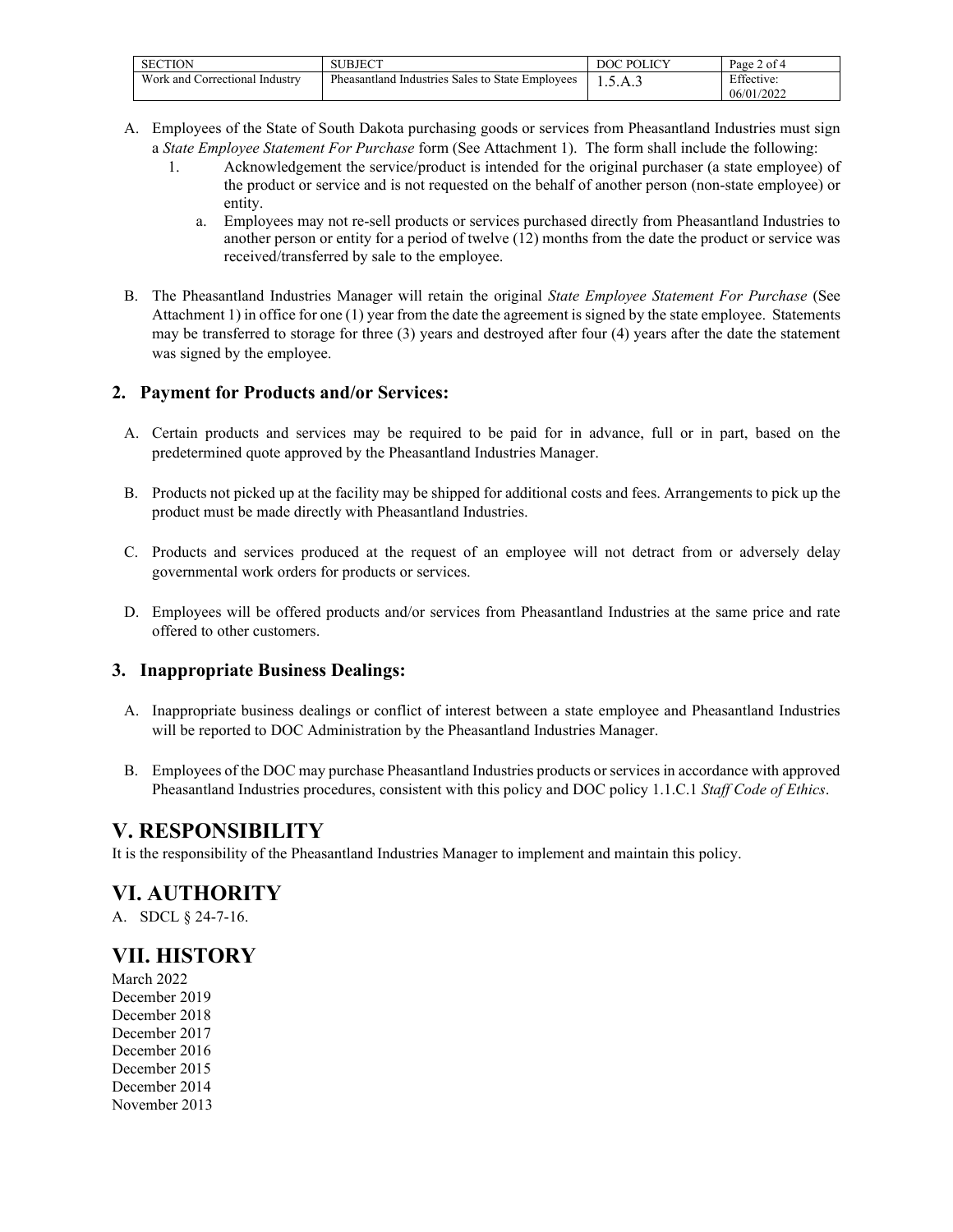| <b>SECTION</b>                 | SUBJECT                                          | <b>POLICY</b> | of 4<br>Page 5           |
|--------------------------------|--------------------------------------------------|---------------|--------------------------|
| Work and Correctional Industry | Pheasantland Industries Sales to State Employees | .S.A.3        | Effective:<br>06/01/2022 |

March 2012 October 2011

**ATTACHMENTS** (Published in PolicyTech unless otherwise noted)

- 1. State Employee Statement for Purchase Form
- 2. DOC Policy Implementation / Adjustments